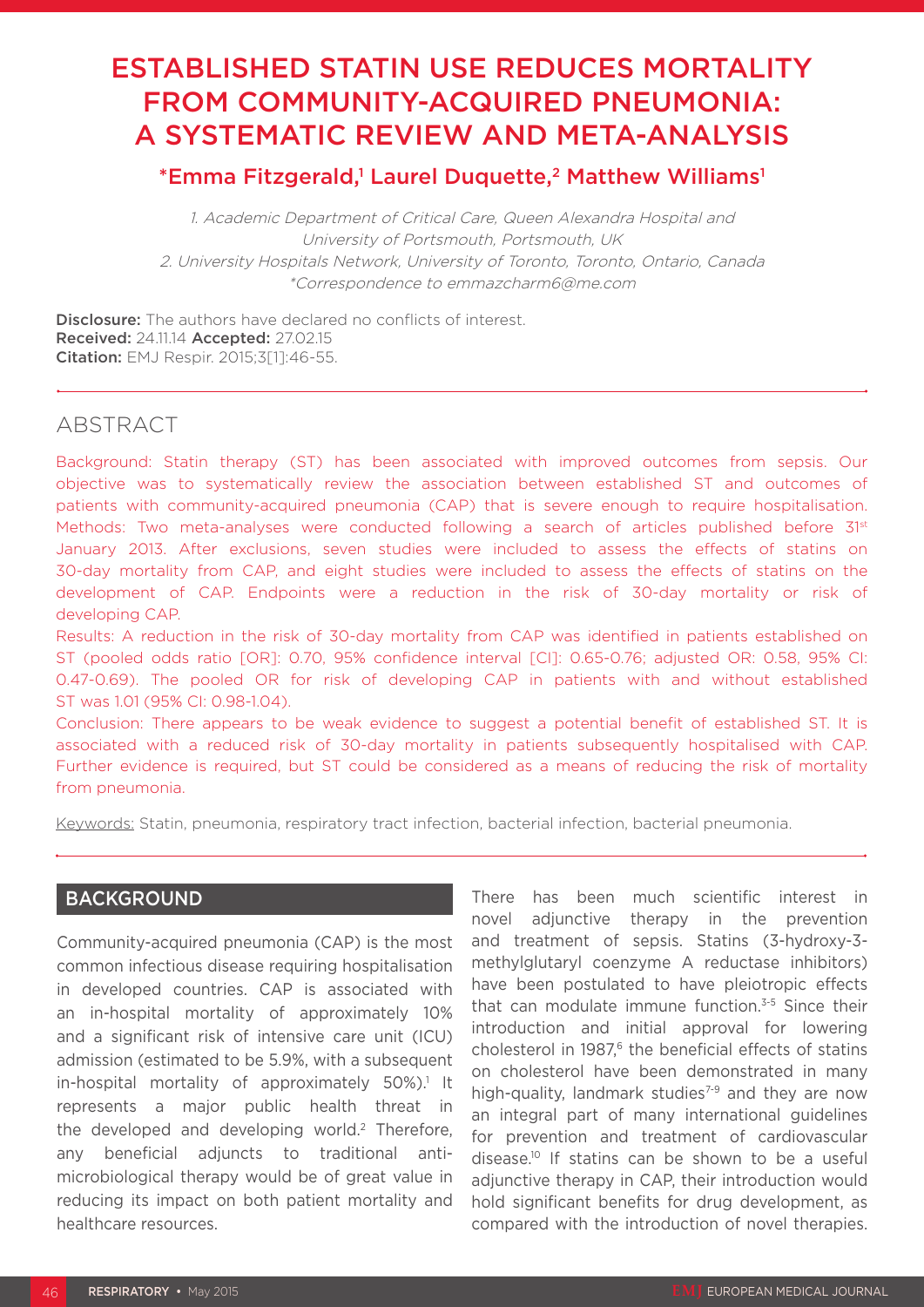Statins are already a widely used group of drugs, with over 60 million prescriptions each year in the UK alone.<sup>11</sup> They are inexpensive, readily available, easy to administer, display a well-established safety profile, and confer additional health benefits.

The mechanism(s) by which statins exert their beneficial effects in sepsis is not understood, but animal and *in vitro* experiments have provided some evidence that they reduce the levels of inflammatory cytokines, deactivate immune cells, and cause a reduction in the production of nitric oxide by cells. Statin therapy (ST) has been shown to reduce high sensitivity C-reactive protein, a clinical marker of inflammation and an acute-phase reactant produced in response to pro-inflammatory cytokines. These potential, adjunctive benefits in sepsis have been suggested in both animal models<sup>12,13</sup> and humans.<sup>14-18</sup> There is some evidence to suggest that such effects are mediated by an inhibitory effect of statins on isoprenoid synthesis.<sup>3</sup> This may be relevant in sepsis, where antiinflammatory actions could reduce tissue damage and organ failure, thereby leading to improved clinical outcomes. It has been proposed that statins affect immune function in many ways, rather than via a particular mediator.<sup>4</sup>

Another theory relates to the effect of statins on low-density lipoprotein (LDL) receptors. There are some data to suggest a lower incidence of pneumonia in obese patients who have reduced levels of circulating pro-inflammatory cytokines (e.g. interleukin-6), i.e. a suppressed inflammatory response.19 It has been postulated that this is because lipopolysaccharides (endotoxin) may be cleared more effectively if there are more adipose tissue stores. Proprotein convertase subtilisin kexin 9 (PCSK9) inhibitors increase cell-surface LDL and very low-density lipoprotein (VLDL) receptors, thereby improving the clearance of LDL, VLDL, and endotoxin. Experiments using PCSK9 knockout mice or PCSK9 antibody have shown a reduced inflammatory response, reduced endotoxin levels, and a lower incidence of sepsis. Perhaps more importantly, it has been suggested that polymorphisms in the *PCSK9* gene in humans are associated with a mortality benefit in patients with septic shock.<sup>20</sup> This could mean that by increasing cell-surface LDL receptors, statins will reduce circulating LDL levels and consequently dampen the inflammatory response. This could explain why starting a statin in the acute phase is unhelpful, whereas established statin use could be beneficial.

The clinical studies of statins in patients with a broad diagnosis of sepsis are very heterogeneous, largely observational and retrospective, and use very different endpoints (e.g. mortality, development of sepsis) and patterns of statin use. Some studies show no benefit of adjunctive ST in certain cohorts of patients.21-24 This review includes studies in a less heterogeneous group of patients (CAP requiring hospitalisation) in order to investigate the potential adjunctive effects of established ST on two different but important outcomes.

# METHODS

#### Data Source and Study Selection

The database search was limited to English language articles and those including human adults. Both MEDLINE and EMBASE databases were searched (before January 31st 2013) using the following terms:

- (ANTICHOLESTERAEMIC AGENTS) or LOVASTATIN or (HYDROXY-METHYLGLUTARYL-CO A REDUCTASE INHIBITORS) and each of:
- (PNEUMONIA: BACTERIAL or PNEUMOCOCCAL or RESPIRATORY TRACT INFECTIONS);
- (BACTERIAL INFECTIONS or BACTERAEMIA/ VIRUS DISEASES);
- (SEPSIS; SYSTEMIC INFLAMMATORY RESPONSE SYNDROME);
- (RESPIRATORY TRACT [DISEASES OR INFECTIONS] or RESPIRATORY SYSTEM)

Pertinent references from identified articles were retrieved.

#### Exclusion Criteria

Studies primarily including patients with:

- i) Immunocompromise (e.g. transplant recipients) due to the potential influence on the proposed immunomodulatory effects of statins and a higher risk of atypical infections
- ii) Post-operative infections
- iii) Chronic obstructive pulmonary disease due to potential immunomodulatory effects
- iv) Multi-organ failure and acute lung injury due to non-infectious causes
- v) Sepsis with no respiratory cause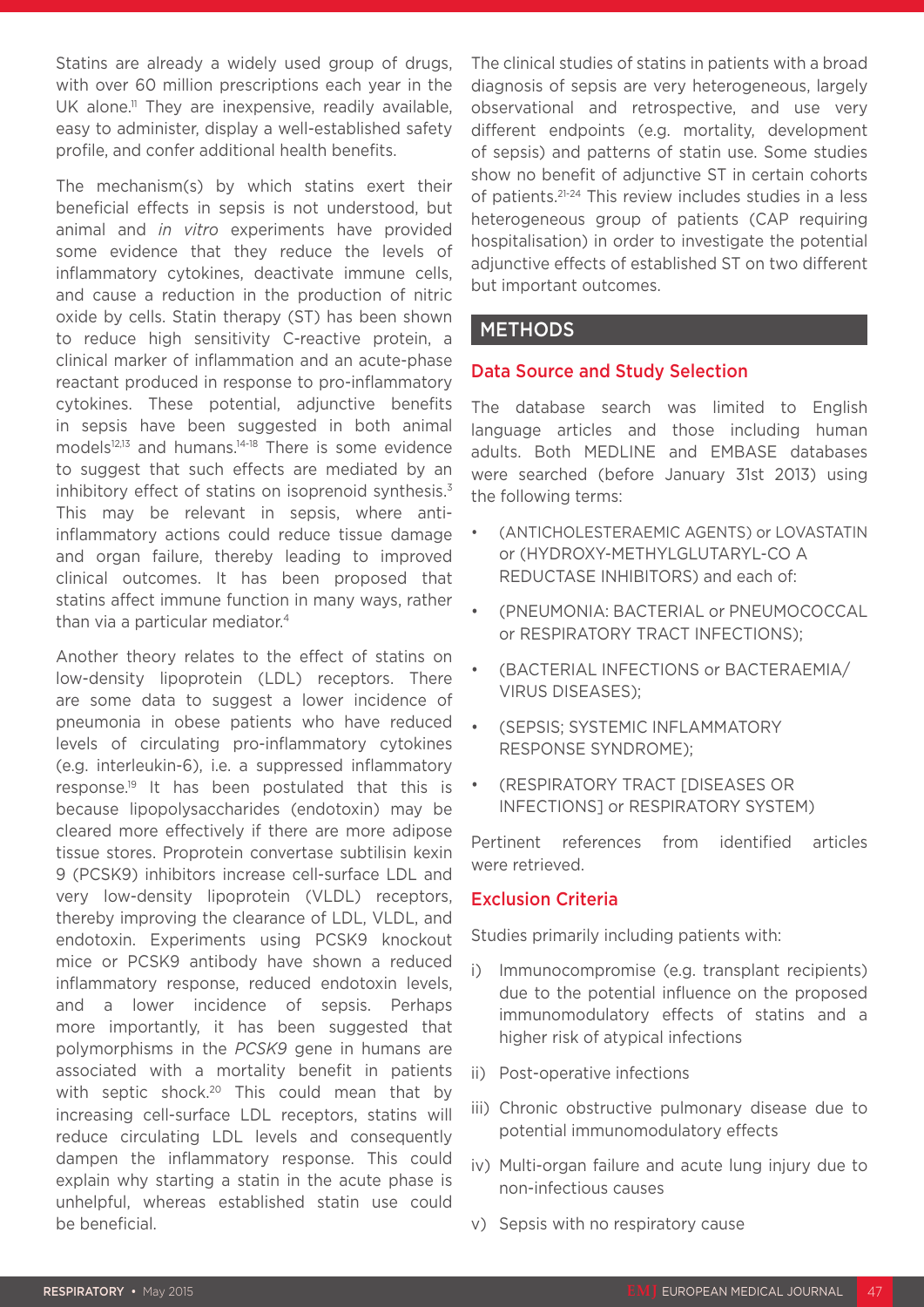#### Inclusion Criteria

- i) Studies in which ST was established prior to hospital admission (within 90 days)
- ii) Primary studies with an endpoint of 30-day mortality from CAP or development of CAP requiring hospitalisation

#### Statistical Methods

The data from all of the eligible studies were pooled and used in two meta-analyses:

i) Established ST and 30-day mortality from CAP

Only studies with 30-day mortality data were included. Many studies used different endpoints that could not be pooled, e.g. 90-day or in-hospital mortality. Where possible the 30-day data were obtained from authors. The pooled data were analysed using a nonlinear mixed model (SAS Proc NLMIXED) to obtain an unadjusted and an adjusted odds ratio (OR), so as to account for any confounding variables. This models the log odds of death comparing statin and non-statin patients reported in the studies using 30-day mortality as an endpoint. It has been reported to be superior to a DerSimonian and Laird model as it specifically models the inter-study heterogeneity.<sup>25</sup> Each study was treated as a random variable. The overall adjusted OR included age, sex, and smoking status.

ii) Established ST and development of CAP

Data from eligible studies were pooled (number of patients hospitalised with CAP and prior established statin use). The statistical analysis used a random-effects meta-regression model (SAS Proc NLMIXED) to assess the effects of study-level covariates on the overall OR. Models not improved with the addition of covariates were estimated without covariates using a more simplified random effects model (DerSimonian and Laird).

We used the mixed model estimates of inter-study variance in order to assess study heterogeneity. The grades of recommendation, assessment, development, and evaluation (GRADE) system was used to establish the quality of the individual studies. This is important since it influences the interpretation of the results of the meta-analysis. The GRADE system helps to guide recommendation for clinical application of the use of statins in the circumstances studied.26

# **RESULTS**

A total of 146 articles were identified using our search criteria, of which 116 were selected for further review. After excluding reviews, abstracts, comments, and letters, 23 studies were specific to pneumonia.27-40 Of these, seven relevant studies reported the effects of statins on 30-day mortality from pneumonia<sup>27-31,39,40</sup> and eight studies reported the effects of statins on development of CAP.<sup>32-38</sup> These studies were included in the meta-analyses.

It is important to note that many of these studies did not provide data about the severity of CAP (e.g. those requiring ICU admission), the pneumonia itself (e.g. lobar, bilateral), or the micro-organism(s) responsible. The diagnosis of CAP in the individual studies was largely obtained from coding and the comorbidity scores varied between studies. A number of other studies were excluded from the meta-analysis because, despite their methodologies being similar, many lacked sufficient data for univariate and multivariate analyses.39-42 Some studies lacked the correct endpoint (they used 90-day or in-hospital mortality), others lacked any breakdown of comorbidities or used very different and incomparable methodology. For some of these studies additional unpublished data were provided by the authors, which enabled these studies to be included.<sup>28-31,39,40</sup>

# Established ST and 30-Day Mortality from CAP

Eleven observational studies were identified (Table 1) but, even after seeking additional data from authors, only five were suitable for inclusion in the meta-analysis to give an adjusted OR,<sup>27-</sup> <sup>31</sup> and a further two were suitable to contribute to an unadjusted OR. These two studies contained insufficient data to calculate an adjusted OR, the published adjusted OR used a different combination of covariates.39,40 The remaining studies were excluded either because of insufficient published data,<sup>41</sup> a different mortality endpoint, $42,43$  or an unusual study design. $44$  The total number of patients included was 87,909 in the pooled adjusted OR and 126,461 in the unadjusted OR. The total number of patients who died was 19,885 (14,379 in the five studies included in the adjusted OR).

The unadjusted OR from the seven studies was 0.70 (95% confidence interval [CI]: 0.65-0.76) (Figure 1A). Nine different covariates were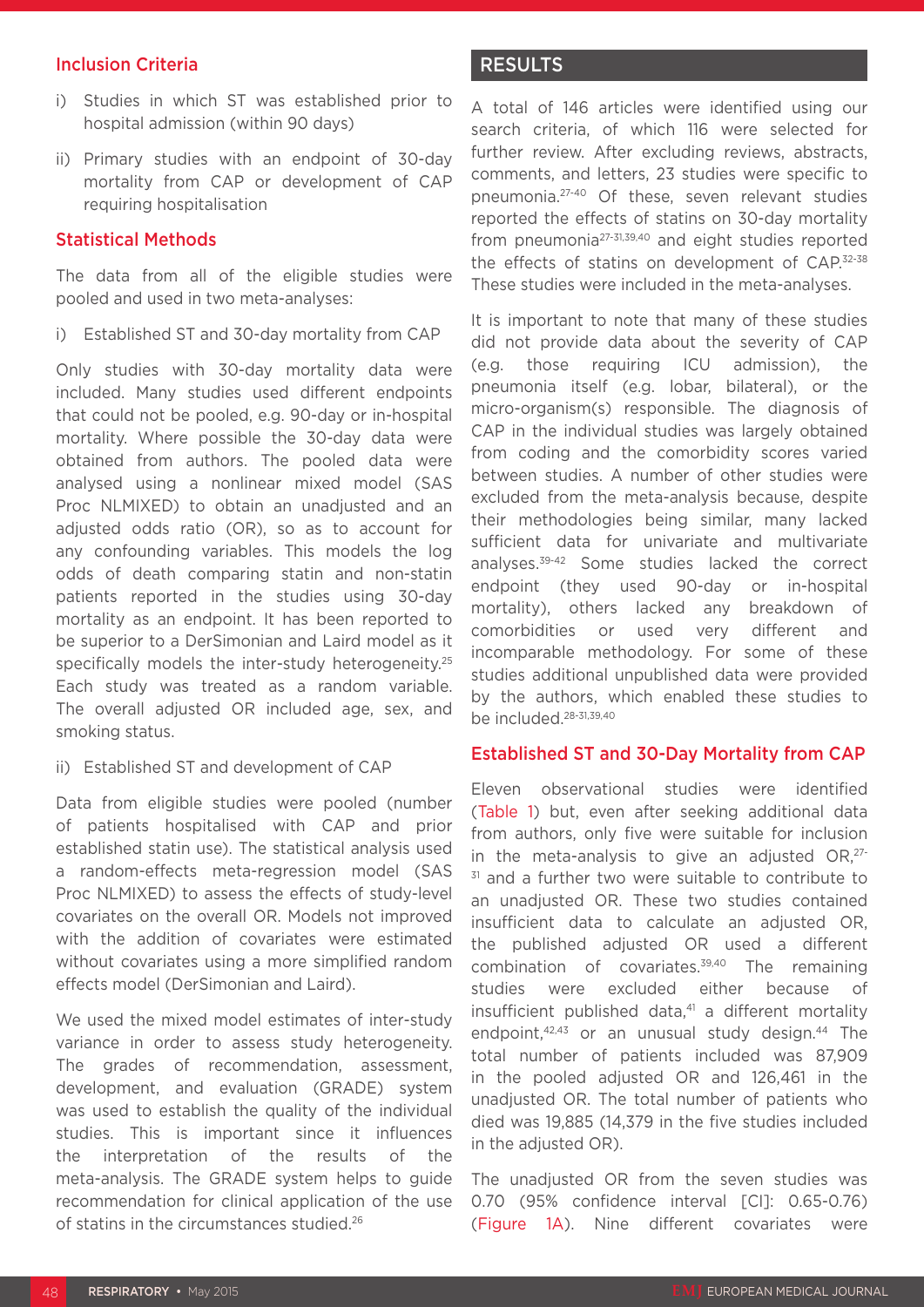considered in the adjusted analysis (age, sex, smoking status, ischaemic heart disease [IHD], heart failure [HF], hypertension, dementia, malignancy), but the overall adjusted OR only included age and sex. Of note, IHD was associated with a higher risk of mortality (OR: 2.5, 95% CI: 0.7-4.3) while diabetes and HF were associated accounted for by the weighting of studies.

with a lower risk of mortality (OR: 0.31, 95% CI: 0.03-0.59; and OR: 0.31, 95% CI: 0.12-0.49, respectively). The meta-analysis shows that in the five included studies the adjusted OR was 0.58 (95% CI: 0.47-0.69) (Figure 1B). The difference between the ORs in Table 2 and Figure 1 can be

#### Table 1: Studies showing the effect of statin therapy on mortality due to pneumonia.

| Study                             | Population<br>studied                                                | Design                  | n                            | Primary<br>outcome                                          | <b>Results</b>                                                                                                        | 30-day<br>mortality<br>rate                                   | Evidence<br><b>GRADE</b> | Reason for<br>exclusion<br>from adjusted<br>analysis     |
|-----------------------------------|----------------------------------------------------------------------|-------------------------|------------------------------|-------------------------------------------------------------|-----------------------------------------------------------------------------------------------------------------------|---------------------------------------------------------------|--------------------------|----------------------------------------------------------|
|                                   | Included in adjusted and unadjusted meta-analysis:                   |                         |                              |                                                             |                                                                                                                       |                                                               |                          |                                                          |
| Mortensen<br>$et$ al. $27$        | USA 1999-2002<br>Adults with CAP                                     | Mc<br>R<br>$\mathsf{C}$ | 787                          | 30-day<br>mortality                                         | AOR=0.36<br>$(0.14 - 0.92)$                                                                                           | Statin 4.5%<br>No statin<br>10.3%<br>Overall<br>9.5%          | Low                      |                                                          |
| Majumdar<br>$et$ al. $28$         | Canada<br>2000-2002<br>Adults hospitalised<br>with CAP               | Mc<br>Р<br>C            | 3,415                        | In-hospital<br>mortality<br>$(30-day)$<br>data<br>obtained) | AOR=1.10<br>$(0.76 - 1.60)$                                                                                           | Statin 8.6%<br>No statin<br>10.0%<br>Overall<br>9.9%          | Very low                 |                                                          |
| Myles et<br>al. <sup>29</sup>     | UK 2001-2002<br>Adults with dis-<br>charge diagnosis<br>of pneumonia | R<br>$\mathsf{C}$       | 3,709                        | 30-day<br>mortality                                         | OR=0.25<br>$(0.14 - 0.44)$<br>AOR=0.33<br>$(0.19 - 0.58)$                                                             | Statin 9.9%<br>No statin<br>26.6%<br>Overall<br>25.3%         | Low                      |                                                          |
| Douglas et<br>al. <sup>30</sup>   | UK 1995-2006<br>Adults in contact<br>with GP in last 6<br>months     | R<br>$\mathsf{C}$       | 9,073                        | 6-month<br>mortality<br>$(30-day)$<br>data<br>obtained)     | $OR = 0.62$<br>$(0.47 - 0.81)$<br>AOR=0.67<br>$(0.49 - 0.91)$                                                         | Statin 5.9%<br>No statin<br>10.0%<br>Overall 9.1%             | Low                      |                                                          |
| Nielsen et<br>al. <sup>31</sup>   | Denmark<br>1997-2009<br>Adults hospitalised<br>with CAP              | R<br>$\mathsf C$<br>CC  | 71,746                       | 30-day<br>mortality                                         | AOR=0.73<br>$(0.67 - 0.79)$                                                                                           | <b>Statin 11.3%</b><br>No statin<br>13.3%<br>Overall<br>13.1% | Low                      |                                                          |
|                                   | Included in unadjusted meta-analysis:                                |                         |                              |                                                             |                                                                                                                       |                                                               |                          |                                                          |
| Thomsen<br>et al. $39$            | Denmark<br>1997-2004<br>Adults hospitalised<br>with CAP              | R<br>$\subset$<br>CC    | C:<br>29,900<br>CC:<br>2,692 | 30-day<br>and<br>90-day<br>mortality                        | Cohort:<br>OR=0.63<br>$(0.54 - 0.75)$<br>Case<br>control:<br>OR=0.63<br>$(0.51 - 0.78)$<br>AOR=0.64<br>$(0.52 - 0.8)$ | Statin<br>10.3%<br>No statin<br>15.7%<br>Overall<br>15.5%     | Low                      | Insufficient<br>data available<br>to use covari-<br>ants |
| Mortensen<br>et al. <sup>40</sup> | USA 1999-2000<br>Adults hospitalised<br>with CAP/influenza           | R<br>$\mathsf{C}$       | 8,652                        | 30-day<br>mortality                                         | OR=0.54<br>$(0.42 - 0.7)$<br>AOR=0.57<br>$(0.45 - 0.73)$                                                              | Statin 5.0%<br>No statin<br>11.0%<br>Overall<br>9.9%          | Very low                 | Insufficient<br>data available<br>to use<br>covariants   |
| <b>Excluded studies</b>           |                                                                      |                         |                              |                                                             |                                                                                                                       |                                                               |                          |                                                          |
| Chalmers<br>et al. <sup>41</sup>  | UK 2005-2007<br>Adults hospitalised<br>with CAP                      | P<br>$\overline{C}$     | 1,007                        | 30-day<br>mortality                                         | AOR=0.46<br>$(0.25 - 0.85)$                                                                                           |                                                               | Low                      | Insufficient<br>data available                           |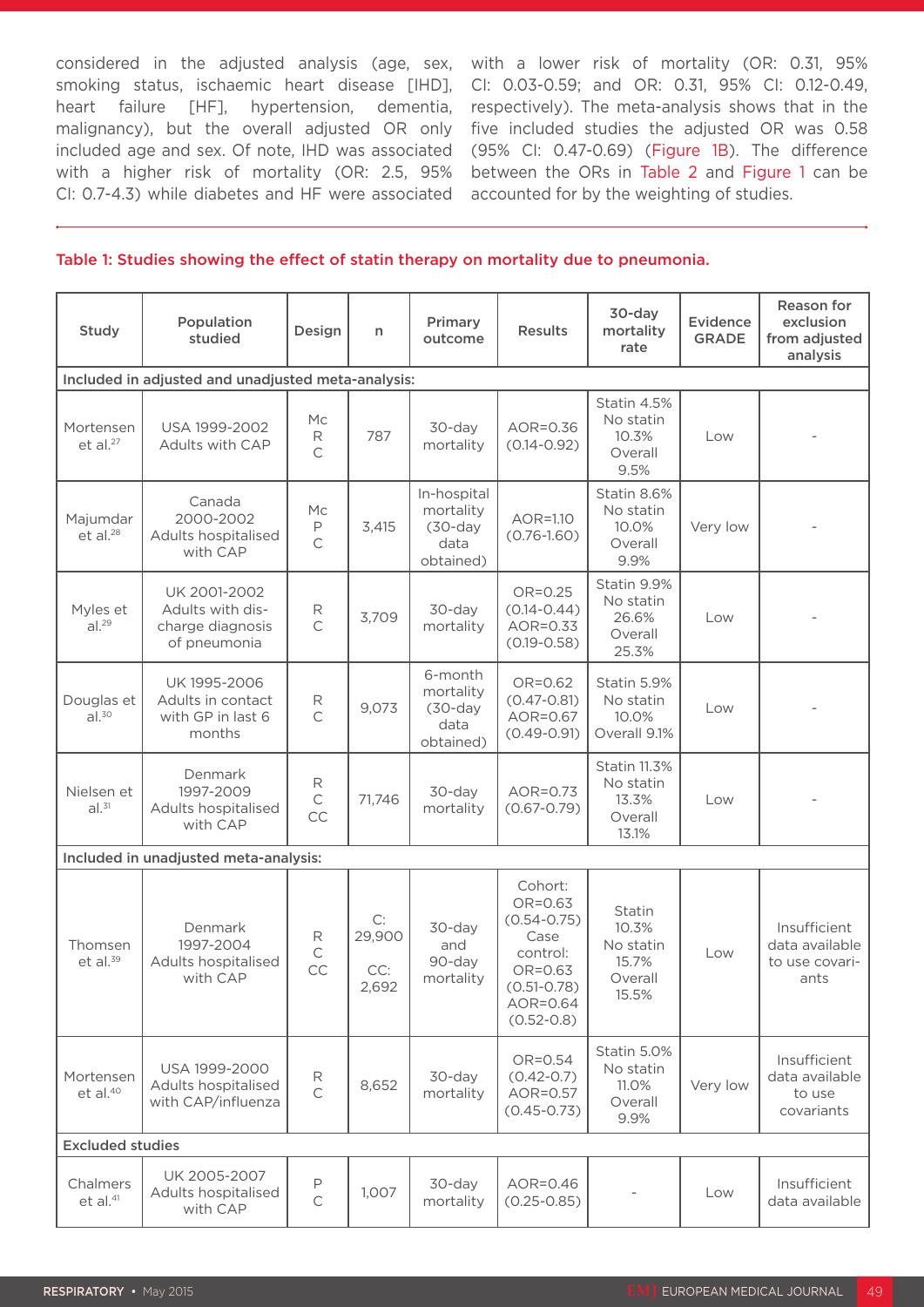#### Table 1 Continued.

| Study                         | Population<br>studied                                                                       | Design                  | $\mathsf{n}$ | Primary<br>outcome                                              | <b>Results</b>              | 30-day<br>mortality<br>rate | Evidence<br><b>GRADE</b> | Reason for<br>exclusion<br>from adjusted<br>analysis     |
|-------------------------------|---------------------------------------------------------------------------------------------|-------------------------|--------------|-----------------------------------------------------------------|-----------------------------|-----------------------------|--------------------------|----------------------------------------------------------|
| Yende et<br>al. <sup>42</sup> | USA 2001-2003<br>Adults hospitalised<br>with CAP                                            | Mt<br>$\mathsf{P}$<br>C | 1.895        | 90-day<br>mortal-<br>ity/risk<br>of severe<br>sepsis            | AOR=0.74<br>$(0.48 - 1.24)$ |                             | Low                      | Endpoint is<br>not at 30<br>days                         |
| Rothberg<br>et al. $43$       | USA 2003-2005<br>Adult. Discharge<br>diagnosis of pneu-<br>monia                            | R<br>$\mathsf{C}$       | 121,254      | In-hospital<br>mortality                                        | AOR=0.86<br>$(0.79 - 93)$   |                             | Low                      | Endpoint is<br>not at 30<br>days                         |
| Sever et<br>al. <sup>44</sup> | UK cohort of<br><b>ASCOT RCT</b><br>Adults assigned<br>statin after closure<br>of ASCOT-LLA | R<br>(RCT<br>data)      | 2,434        | Mortality<br>due to in-<br>fection or<br>respiratory<br>illness | RRR=36%;<br>$p = 0.04$      |                             | Very low                 | Cross over<br>design; end-<br>point is not at<br>30 days |

## Mc: multi-centred; R: retrospective; P: prospective; CC: case control; C: cohort; OR: odds ratio; AOR: adjusted odds ratio; RRR: relative risk reduction; RCT: randomised controlled trials; CAP: communityacquired pneumonia; LLA: lipid-lowering arm; GP: general practitioner.

#### Table 2: Studies showing the effect of statin therapy on development of community-acquired pneumonia.

| Study                                | <b>Population studied</b>                            | Design                     | Primary<br>outcome                                 | n       | Cases  | <b>Results</b>                                                  | Evidence<br><b>GRADE</b> |
|--------------------------------------|------------------------------------------------------|----------------------------|----------------------------------------------------|---------|--------|-----------------------------------------------------------------|--------------------------|
| van de Garde et<br>al. <sup>32</sup> | UK 1987-2001<br>Adult diabetics, Controls<br>and CAP | R<br>CC                    | Development<br>of CAP                              | 142,175 | 4,719  | $OR = 0.51$<br>$(0.37 - 0.68)$<br>$AOR=0.49$<br>$(0.35 - 0.69)$ | Very low                 |
| Schlienger et al. <sup>33</sup>      | UK 1995-2002<br>Adults: Controls and<br>CAP          | $\mathsf{R}$<br>CC         | Development<br>of fatal<br>pneumonia               | 134,262 | 1,253  | $AOR = 0.71$<br>$(0.56 - 0.89)$                                 | Low                      |
| Smeeth et al. <sup>34</sup>          | USA 1995-2006<br>Adults started on statins           | $\mathsf{P}$<br>CC         | Development<br>of CAP                              | 600,241 | 8,837  | $AOR = 0.84$<br>$(0.74 - 0.95)$                                 | Low                      |
| Dublin et al. <sup>35</sup>          | USA 2000-2002<br>Adults: Controls and<br>CAP         | R<br>CC                    | Development<br>of CAP                              | 46,824  | 1,125  | $AOR=1.26$<br>$(1.01 - 1.56)$                                   | Low                      |
| Fleming et al. <sup>36</sup>         | UK 1998-2006<br>Adults: Controls and<br>CAP          | R<br>CC                    | Occurrence<br>of acute<br>respiratory<br>infection | 329,881 | 707    | AOR=0.91<br>$(0.73 - 1.13)$                                     | Low                      |
| Vinogradova et al. <sup>37</sup>     | UK 1996-2005<br>Adults: Controls and<br>CAP          | R<br>CC                    | Development<br>of CAP                              | 98,239  | 17,755 | $OR = 0.78$<br>$(0.74 - 0.87)$                                  | Low                      |
| Nielsen et al. <sup>31</sup>         | Denmark 1997-2009<br>Adults hospitalised with<br>CAP | R<br>CC                    | Development<br>of CAP                              | 780,054 | 70,914 | AOR=0.80<br>$(0.77 - 0.83)$                                     | Low                      |
| Novack et al. <sup>38</sup>          | International 2003-2006<br><b>Healthy Adults</b>     | $\mathsf{P}$<br><b>RCT</b> | Incidence of<br>infections<br>(pneumonia)          | 17.802  | 8,901  | OR=0.80<br>$(0.67 - 0.97)$                                      | Low                      |

CAP: community-acquired pneumonia; R: retrospective; P: prospective; CC: case control; RCT: randomised controlled trial; OR: odds ratio; AOR: adjusted odds ratio.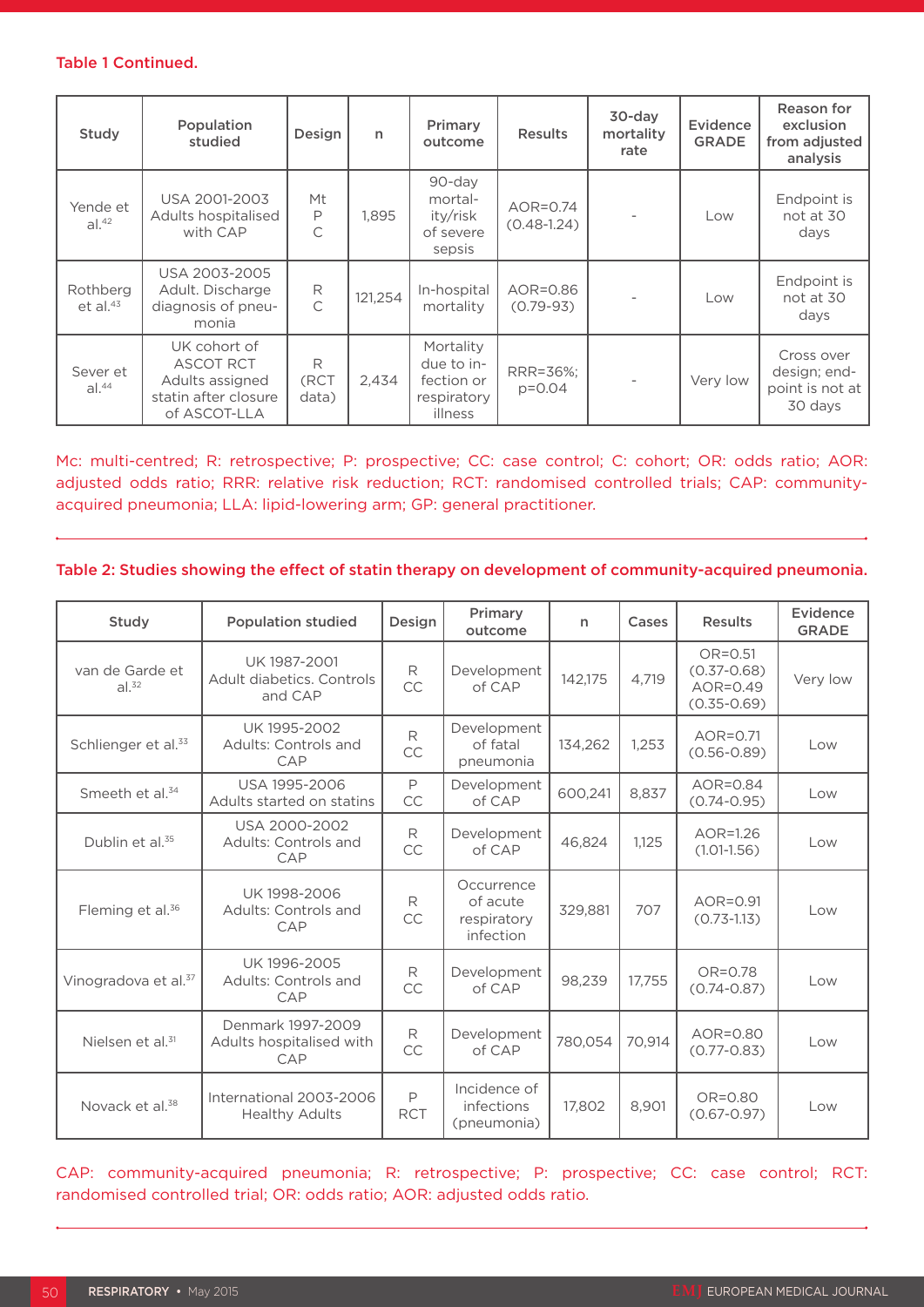#### Established ST and Development of CAP

Eight studies were identified (Table 2), all of which were included in the analysis.<sup>31-38</sup> These represent 114,211 cases of pneumonia in 2,149,478 patients. Models were not improved with the addition of covariates and so the final overall OR was estimated without covariates. The overall OR was 1.01 (95% CI: 0.98-1.04) (Figure 1C). Inter-study variance was estimated for all final models and in all cases estimates were not statistically significant (p>0.09).

Figure 1A: Effect of established statin therapy on risk of 30-day mortality from community-acquired pneumonia (unadjusted OR, 95% CI).



Figure 1B: Effect of established statin therapy on risk of 30-day mortality from community-acquired pneumonia (adjusted [sex and age] OR, 95% CI).

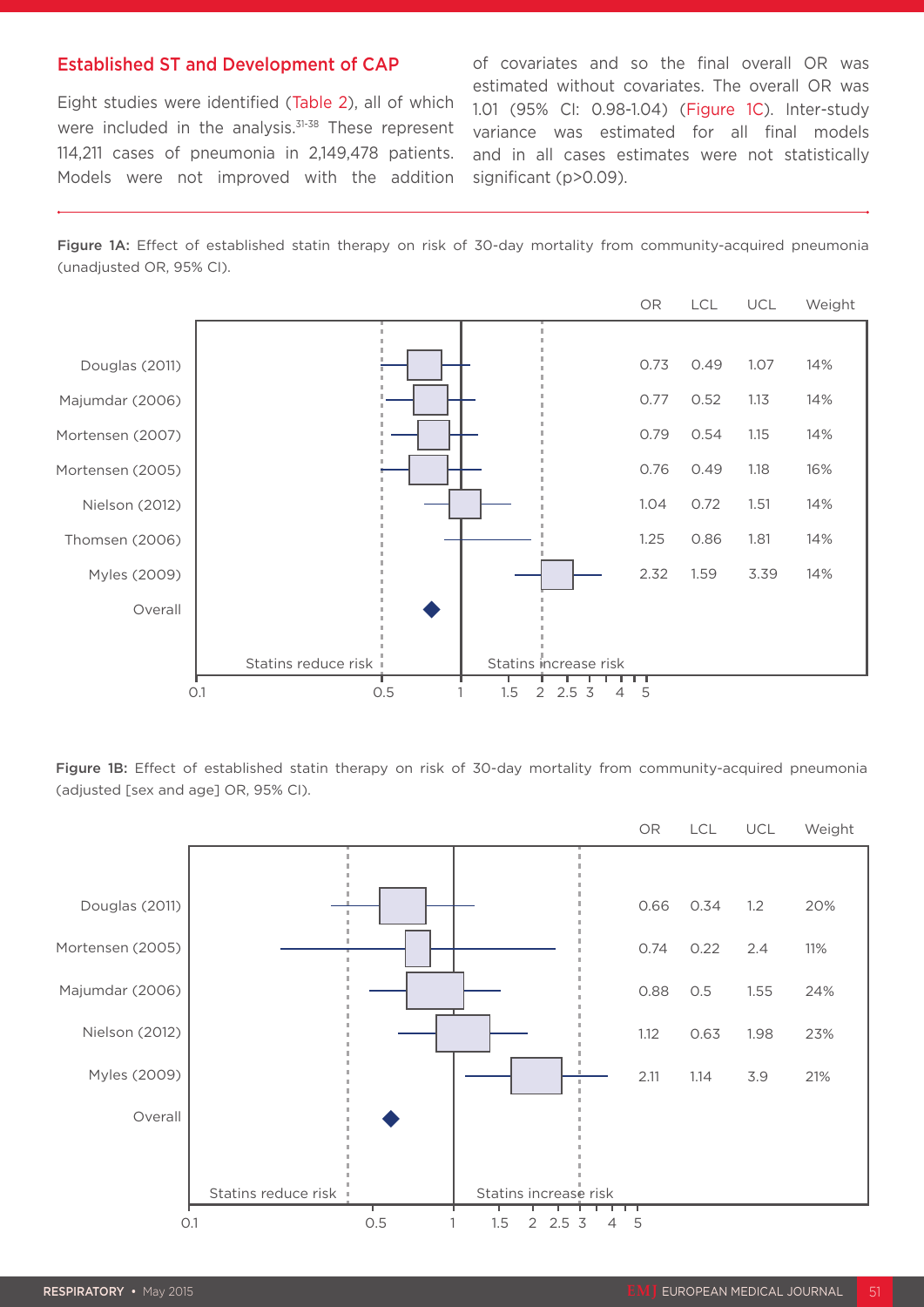Figure 1C: Effect of established statin therapy on risk of developing community-acquired pneumonia (unadjusted OR, 95% CI).



#### Figure 1: Forest plots to illustrate pooled odds ratios.

CI: confidence interval; LCL: lower control limit; OR: odds ratio; UCL: upper control limit.

# **DISCUSSION**

There is an association between established ST and lower risk of 30-day mortality from CAP. The overall GRADE recommendation is weak because the quality of evidence is low or very low. However, the intervention (ST) does not influence or prevent the use of other treatments (except that certain drug–drug interactions may need to be avoided, e.g. clarithromycin). There is also an apparent lack of undesirable effects with the suggestion of some beneficial effects, i.e. there is at least reasonable scientific evidence to suggest that the benefits outweigh any potential risks. The usefulness of a meta-analysis of these heterogeneous studies is arguably questionable, although it does provide an estimate that is more precise due to its large number of patients, but it is prone to bias due to underlying differences in the constituent studies. The evidence from the individual studies does, however, support the trend that the meta-analysis suggests (Figure 1).

The studies excluded from the meta-analysis<sup>41-44</sup> report results are consistent with a mortality benefit from established statin use in patients hospitalised with CAP (Table 1). Only one study gave an adjusted OR, but this was of a similar

magnitude to that obtained from our metaanalysis.41 The two studies that used in-hospital mortality as an endpoint showed a lower adjusted OR, but this may have included patients with a variable length of stay.<sup>42,43</sup> The interpretation of the randomised controlled trials (RCTs) is very difficult due to large differences in study design and the lack of a pre-determined endpoint.<sup>44</sup>

Paradoxically, the OR is elevated (non-significantly) when IHD is included, which perhaps is in keeping with the idea that statins provide beneficial effects through a mechanism other than an effect on the cardiovascular system. The OR is reduced when HF is included, but with very wide confidence intervals around the ORs, suggesting that these could be confounding variables that lead to model instability. Since our aim is not to evaluate the individual predictors of the OR but instead to improve the overall predictive power of the model, we chose a simplified model including only age and sex as covariates, which were both important on their own and make sense from a biological perspective.

With regards to the second hypothesis, there is no evidence to suggest that established statin use is associated with a reduction in the risk of developing CAP that requires hospitalisation. The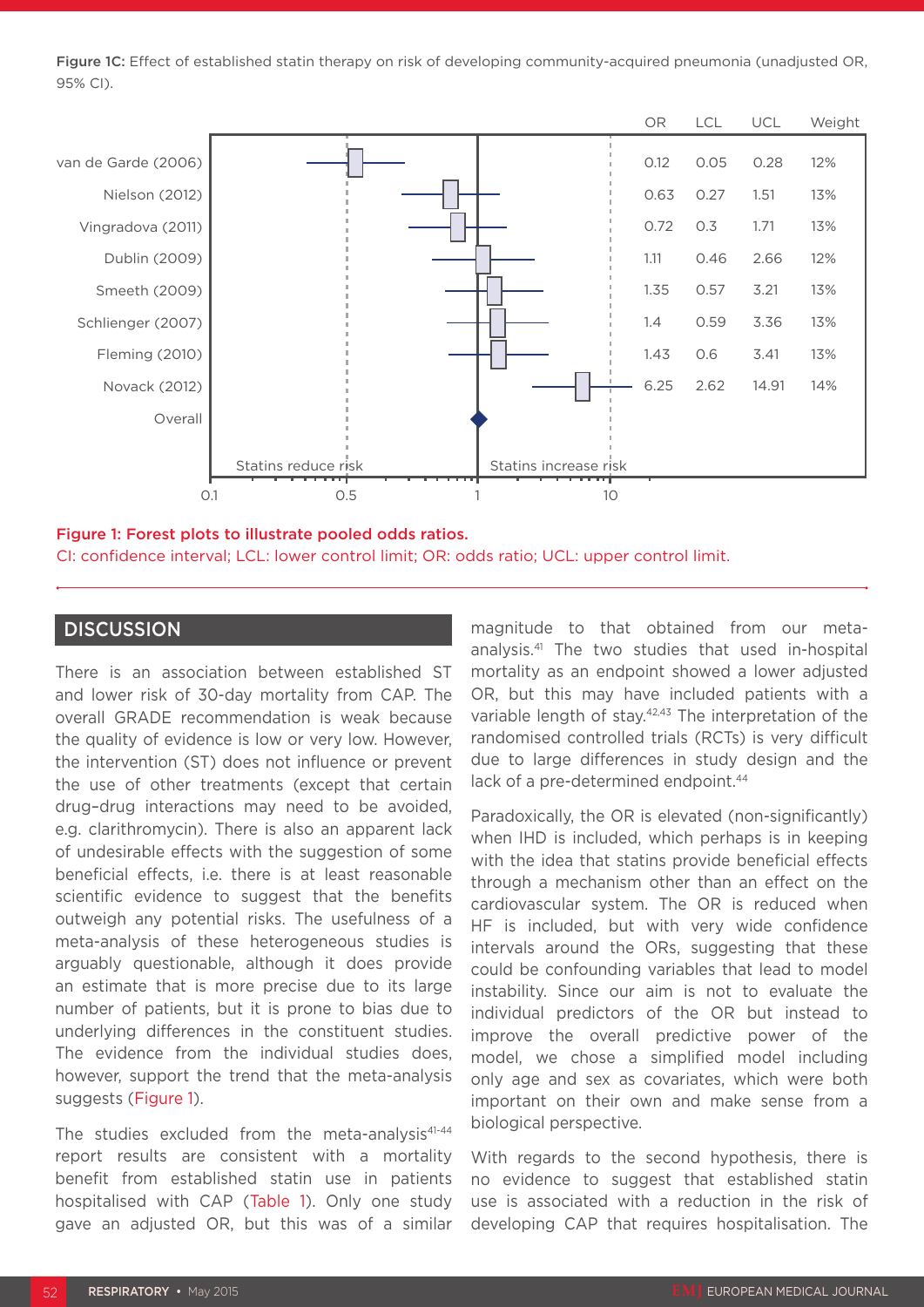pooled analysis shows that this is not significant and the quality of evidence was generally poor. There is no evidence from this analysis to suggest a recommendation for the use of statins as an adjunct for reducing the risk of developing CAP that requires hospitalisation.

There is little evidence available that addresses the concept of initiating ST in an already unwell patient. Critically ill patients with sepsis were randomised to receive either atorvastatin or placebo in a recent RCT.<sup>45</sup> The research group concluded that there was no statistically significant reduction in mortality with initiation of *de novo* statin treatment, but that continued use of atorvastatin therapy in established users was associated with a reduction in 28-day mortality. This is consistent with the results that we have found and could indicate that statins need time in order to exert any beneficial effects, and that established therapy utilises a mechanism of action that *de novo* therapy does not.

The concept of harm from statin use was not specifically addressed by any of the trials identified in this search. There was no declaration of adverse effects (AEs) secondary to statin use in any of the studies. This would be consistent with the known, very well-established side-effect profile that comes from their widespread use, and the fact that they are generally well tolerated. Their serious AEs appear to be minimal.

The studies exhibit some selection bias. Some include low numbers of patients with liver disease, a low rate of statin use in older patients, and a higher number of comorbidities in statin users.<sup>28-30</sup> The 'healthy user effect' is a potential source of bias and has been used as a reason to explain the positive impact of statins in studies that dispute these effects.28 Some studies suggest that the universal access to healthcare and/or low-to-no cost prescriptions removed this effect.<sup>39-41</sup> However, if this were true, one would expect to see a similar decrease in mortality with other prescription drugs, but this is not consistently seen.

#### Importance of Statin Types

One would expect lipophilic statins (e.g. simvastatin, atorvastatin) to penetrate cell membranes more readily than hydrophilic statins (e.g. rosuvastatin) and consequently to elicit more pleiotropic effects, $3$  thus supporting a theory that some of the cholesterol-independent effects of statins may be mediated by a reduction in circulating isoprenoid levels. The type of statin used varied between and within studies. One study claimed that simvastatin lowered mortality more than other statins.<sup>39</sup> while another did not disclose the drug used.<sup>33</sup> Doses were often not disclosed and when they were, they varied enormously.

## LIMITATIONS

This review does have some limitations despite looking at a less heterogeneous patient population. The studies are largely observational, mostly retrospective, and have inherent weaknesses relating to data collection and identification of associations and not causality. There are some important inter-study variations that must be considered, e.g. exclusion criteria and country of study, which varied immensely (and have potential for huge variations in practice and criteria for prescription of statins).

There were also variations in data sources and quality and standards of care (e.g. in one study, only 50% of patients received antibiotics within 8 hours of arrival in hospital).<sup>27</sup> Many studies used general practice (GP) databases but even these varied, with some data originating from GPs completing once-weekly returns.<sup>36</sup> Two studies used the same data sources.<sup>28,32</sup>

The diagnostic criteria for CAP were similar, with many identifying their participants using coding data rather than a bacteriological diagnosis, potentially allowing misclassification. This is demonstrated by an abstract (excluded) that showed, on reviewing the data, only 108 of 200 had the correct diagnosis.<sup>46</sup> Escalation of care to ICU is not mentioned by the majority of studies and is therefore a major limitation in comparing mortality outcomes. Duration of pre-admission statin treatment was also extremely variable. This analysis has tried to compensate for this by defining statin use as within the previous 90 days.

Evidence from RCTs is lacking in this subject area. The JUPITER trial<sup>38</sup> looked at the effects of ST in previously well adults and suggested a benefit by reducing the risk of developing pneumonia. However, it was not designed to study this and relies on reports of respiratory infections by trial investigators. These may be incomplete, and therefore are graded as low quality. There have only been four other RCTs conducted, none of which look specifically at pneumonia.47-50 Historically, it has been difficult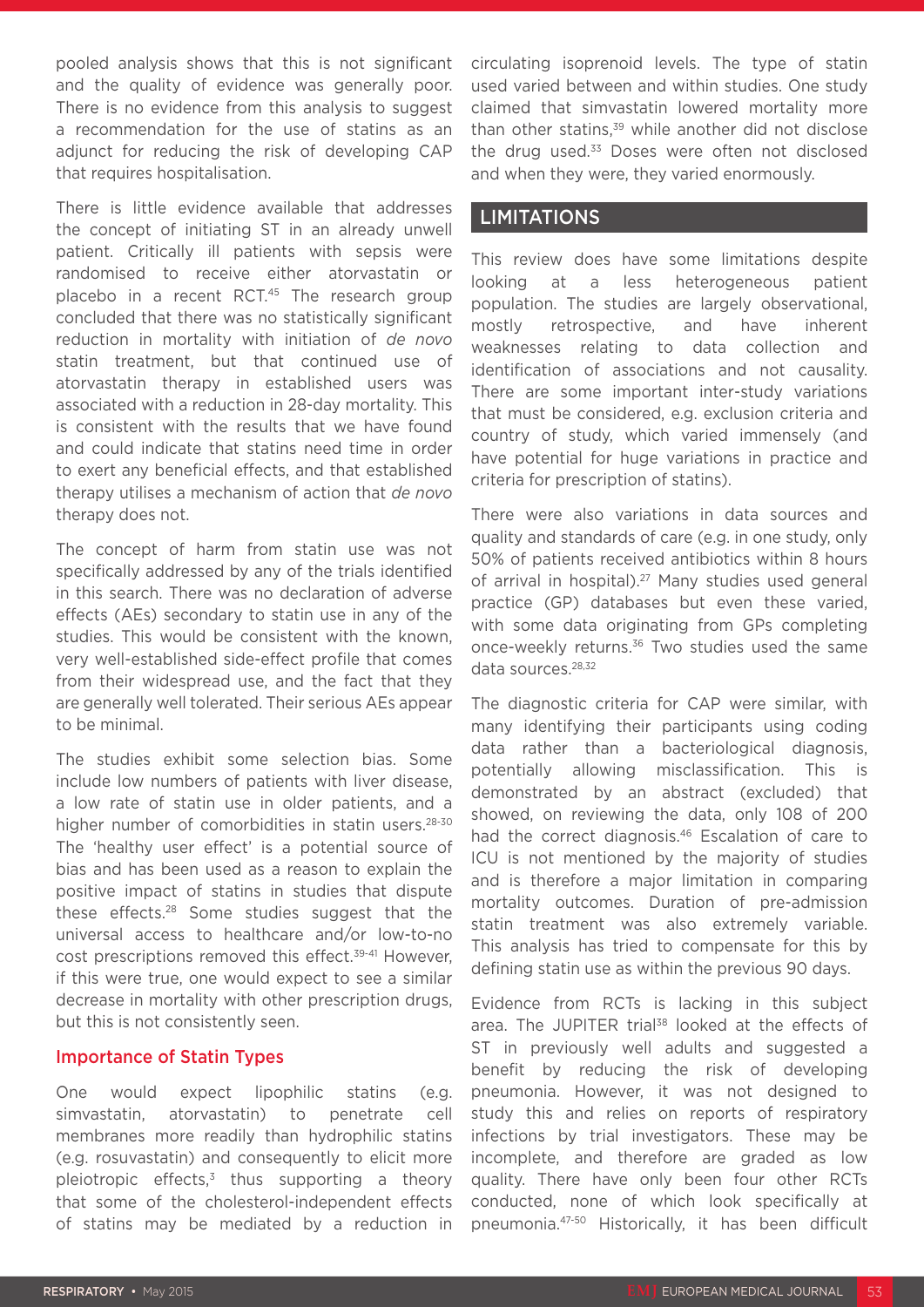to recruit to RCTs, many have terminated early and consequently there are only a few registered these are mostly inactive.

# **CONCLUSION**

The evidence available seems to suggest that established statin use is beneficial as an adjunctive therapy to reduce the risk of 30-day mortality from CAP (weak recommendation), but that established statin use does not reduce the risk of developing CAP requiring hospitalisation. It would seem from the current evidence that long-term statin use could be beneficial. The questions that we really wish to know the answers to are yet to be accurately addressed in the literature: i) Are statins useful generic adjuvants in pneumonia, and ii) will giving statins to patients not ordinarily requiring

them improve their chances of avoiding or surviving pneumonia?

One could propose that a long-term, placebocontrolled, prospective trial should be conducted that includes patients not previously prescribed statins and looks specifically at development of CAP and outcomes from CAP (e.g. hospitalisation, critical-care admissions, and mortality). However, a study would need to be very large to gain adequate power, as the incidence of CAP is approximately 5 cases per 1,000 individuals per year and the estimated reduction in incidence from observational studies is only 13%. Overall, there is potential for a reduction in risk of mortality from CAP in established statin users, but this is not consistently demonstrated in the studies. Ideally, more evidence is required, but it is difficult to conduct studies when there are so many confounding variables.

## REFERENCES

1. Woodhead M et al. Community-acquired pneumonia on the intensive care unit: secondary analysis of 17,869 cases in the ICNARC Case Mix Programme Database. Crit Care. 2006;10 Suppl 2:S1.

2. Pletz MW et al. Advances in the prevention, management, and treatment of community-acquired pneumonia. F1000 Med Rep. 2010;2:53.

3. Liao J. Effects of statins on 3-hydroxy-3-methylglutaryl coenzyme a reductase inhibition beyond low-density lipoprotein cholesterol. Am J Cardiol. 2005;96:24F-33F.

4. Terblanche M et al. Statins and sepsis: multiple modification at multiple levels. Lancet Infect Dis. 2007;7:358-68.

5. Novack V et al. Do statins have a role in preventing or treating sepsis? Crit Care. 2006;10:113.

6. Beri A et al. Non-atheroprotective effects of statins: a systematic review. Am J Cardiovasc Drugs. 2009;9:361-70.

7. Shepherd J et al. Prevention of coronary heart disease with paravastatin in men with hypercholesterolaemia. N Eng J Med. 1995;333:1301.

8. Scandinavian Simvastatin Survival Study Group. Randomised trial of cholesterol lowering in 4444 patients with coronary heart disease: the Scandanavian Simvastatin Survival Study (4S). Lancet. 1994;433:1383-9.

9. Heart Protection Study Collaborative Group. MRC/BHF heart protection study of cholesterol lowering with simvastatin in 20536 high-risk individuals: a randomised placebo controlled trial. Lancet. 2002;360:7-22.

10. Kronmann L et al. Statin therapy: not just used to lower cholesterol? Crit Care Nurs Q. 2007;30:154-60.

11. Health & Social Care Information Centre (HSCIC). Prescriptions dispensed in the community, statistics for England - 2003-2013 [NS]. 2014.

12. Terblanche M et al. Statins: panacea for sepsis? Lancet Infect Dis. 2006;6:242-8.

13. Gao F et al. Statins and sepsis. Br J Anaesth. 2008;100:288-98.

14. Liappis AP et al. The effect of statins on mortality in patients with bacteremia. Clin Infect Dis. 2001;33:1352-7.

15. Martin CP et al. Effectiveness of statins in reducing the rate of severe sepsis: a retrospective evaluation. Pharmacotherapy. 2007;27(1):20-6.

16. Kruger P et al. Statin therapy is associated with fewer deaths in patients with bacteraemia. Intensive Care Med. 2006;32:75-9

17. Thomsen RW et al. Statin use and mortality within 180 days after bacteremia: a population-based cohort study. Crit Care Med. 2006;34:1080-6.

18. Mortensen EM et al. Impact of previous statin and angiotensin II receptor blocker use on mortality in patients hospitalized with sepsis. Pharmacotherapy. 2007;27:1619-26.

19. Wacharasint P et al. One size does not fit all in severe infection: obesity alters outcome, susceptibility, treatment, and inflammatory response. Crit Care. 2013;17:R122.

20. Thain K et al. A low density lipoprotein (LDL) receptor modulator, PCSK9, is associated with increased mortality in septic shock. Am J Resp Crit Care Med. 2012;185:A5999.

21. Fernandez R et al. Statin therapy prior to ICU admission: protection against infection or a severity marker? Intensive Care Med. 2006;32:160-4.

22. Williams JM et al. Prior statin use is not associated with improved outcome in emergency patients admitted with infection: a prospective observational study. Acad Emerg Med. 2011;18:127-34.

23. Yang KC et al. Statins do not improve short-term survival in an oriental population with sepsis. Am J Emerg Med. 2007;25:494-501.

24. Kor DJ et al. Statin administration did not influence the progression of lung injury or associated organ failures in a cohort of patients with acute lung injury. Intensive Care Med. 2009;35:1039-46.

25. Komaroff E, Wolfinger RD. Metaanalysis with linear and nonlinear multilevel models using PROC MIXED and PROC NLMIXED. 2000.

26. Guyatt GH et al; GRADE Working Group. GRADE: an emerging consensus on rating quality of evidence and strength of recommendations. BMJ. 2008;336:  $924 - 6$ 

27. Mortensen EM et al. The effect of prior statin use on 30-day mortality for patients hospitalized with community-acquired pneumonia. Respir Res. 2005;6:82.